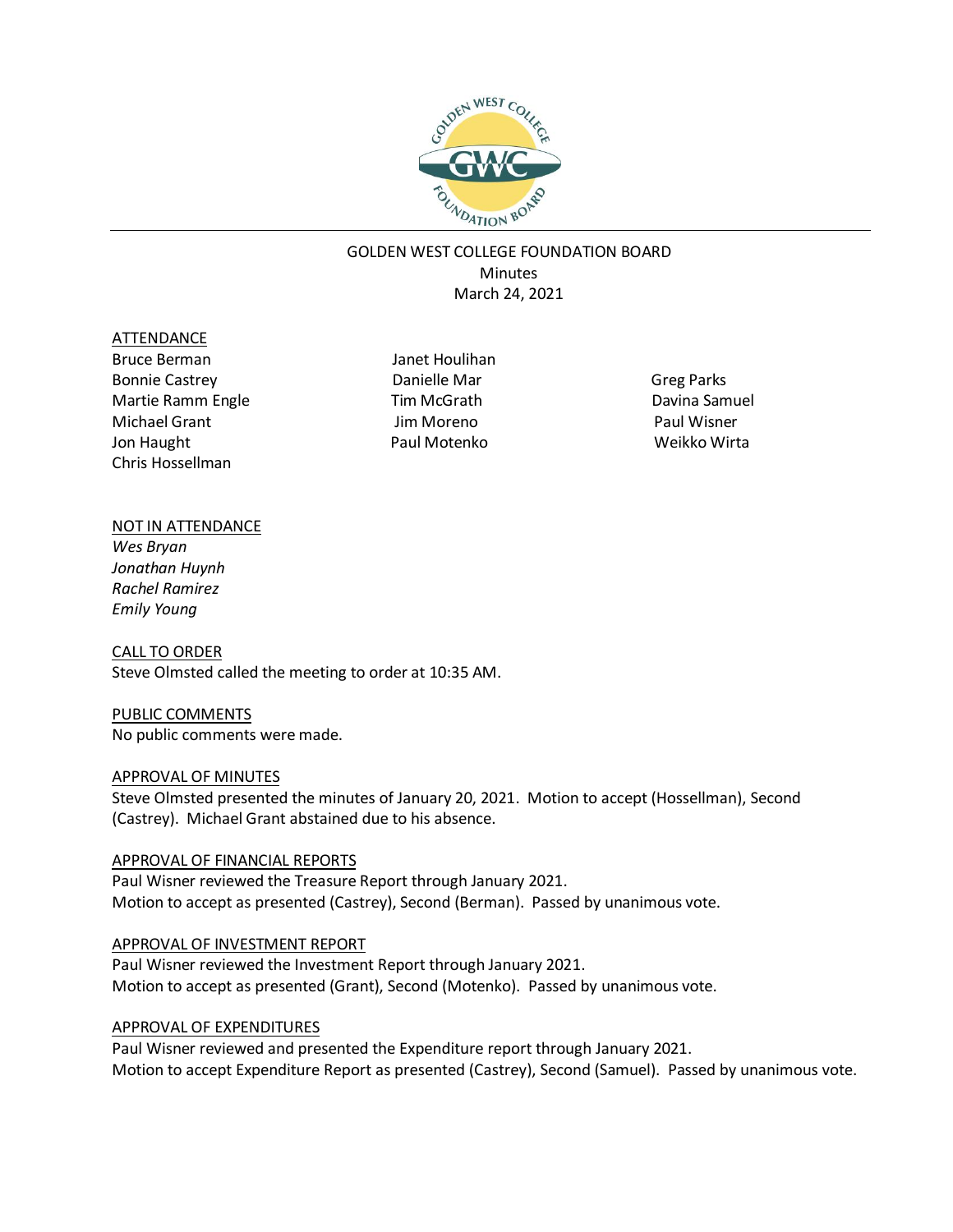### PRESIDENTS REPORT

Tim McGrath reported on the following campus updates:

- GWC welcomed Tim Vu, our new Associate Director for the Criminal Justice Program
- The return of campus is still up in the air. We are hoping for a 50% return for the fall semester but will be following the guidelines set forth from the District and State.
- Additional funds from the State will be disbursed for reopening and lost revenue from the closure due to the pandemic.
- Town Hall meetings have been held with discussions regarding anti-Asian bias and events that have hurt the Asian community.
- Tim thanked the Foundation for the emergency funds & additional scholarships for the students this year.

Trustee Jim Moreno thanked President McGrath for his leadership and addressing important issues our community and country continue to face.

# CAMPUS UPDATE

Janet Houlihan gave a brief update of campus construction and Measure M funds:

- M&O continues to stay busy on campus completing the Automotive and Weight Room maintenance
- Renovation for the Cosmetology building is ready to begin, and tree safety and maintenance is ongoing.
- The last round of Measure M funds for classroom repairs is almost complete.
- The new Language Arts has been approved to move forward, with the fencing going up. Kudos to the facility team who is working hard to keep everything moving ahead.
- Meetings and conversations with the District continue to take place regarding the CDC guidelines for reopening of campus, as well as the reopening of the swap meet.

# ASGWC STUDENT REPORT

ASGWC President Danielle Mar reported on the following student completed activities:

- The Student Interest Committee facilitated a student led *ASGWC Town Hall* where students could ask questions and share their comments and concerns directly to GWC Administration.
- Mylee Madrazo, Vice President of Student Advocacy, encouraged students to participate in the 2021 Second Supervisorial District Vacancy Election.
- ASGWC worked closely with student clubs and organizations, faculty, staff, and administration to investigate changes made to the CCCD Name Standards. ASGWC passed a resolution that called for the CCCD to remove students' legal names from faculty rosters moving forward.
- ASGWC co-hosted an "After Party" with Campus Life for the *Explore GWC!* 2021 Online Open House event, which was held on Saturday, March 20, 2021, from 3:00 p.m. to 6:00 p.m. The "After Party" event started at 6:00 p.m. and include three unique experiences for prospective students and their families: (1) Caricature Artists, (2) Naathan Phan, the "Magic Asian Man," and (3) a Virtual Student Union. The "After Party" was a fantastic success with almost 70 prospective students participating in the post-event activities.
- The College Life Committee organized a March *Student Success Bag* distribution on March 23. A print edition of the ASGWC Spring Newsletter was included each bag.
- In a collaboration with the Baseball Club, the College Life Committee screened the movie *A League of Their Own* for Women's History Month.
- ASGWC hosted an Egg Decorating Contest and students posted photos on the GWC App.
- Logan Nguyen, Vice President of Club Affairs, and the Inter-Club Council hosted a "Spring Break eSports Tournament" to foster inter-club collaboration.
- The Smoke Free Task Force conducted a campus-wide *Smoking Cessation and Smoke-Free College Survey*. At the time of this report, approximately 800 responses were collected.